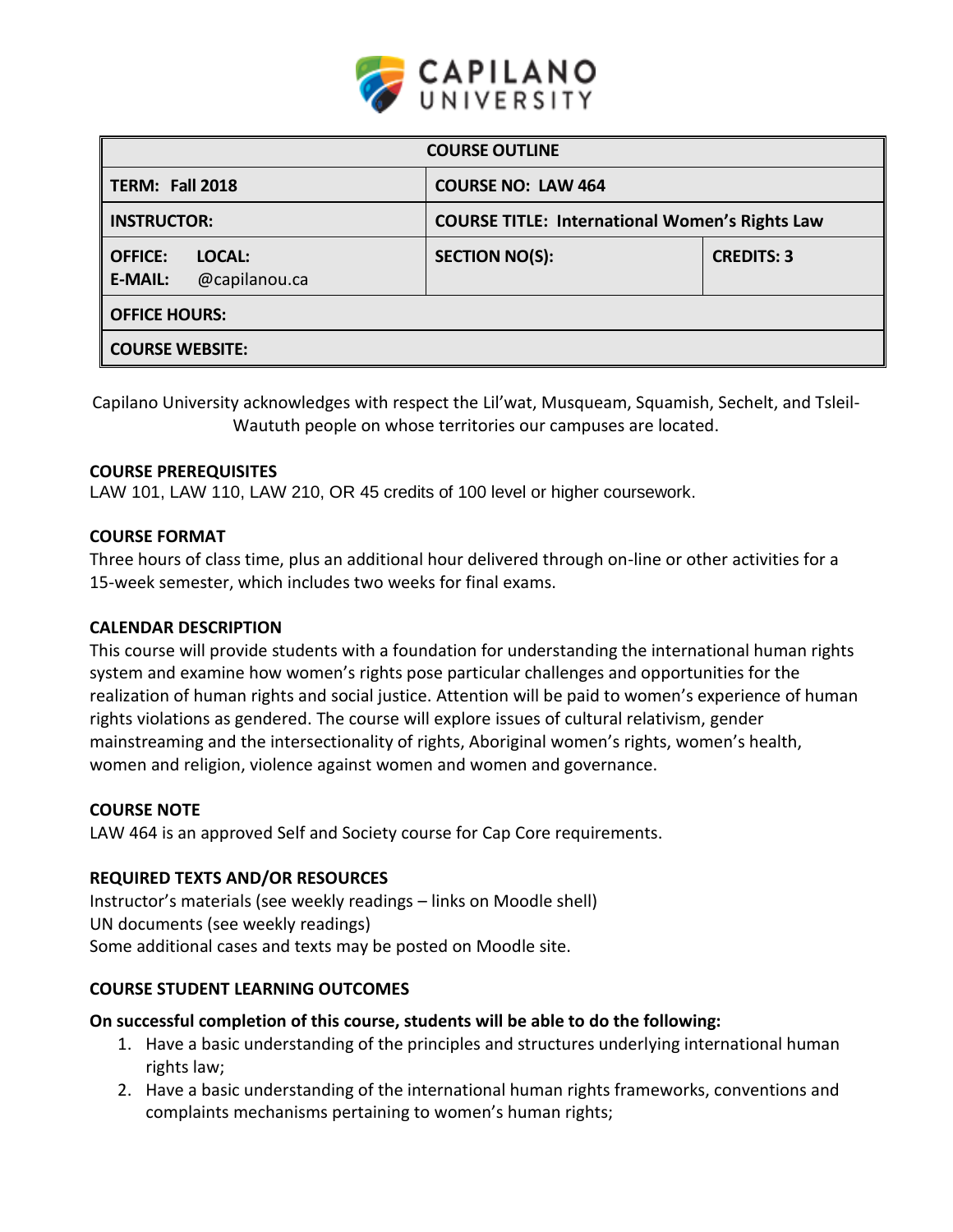- 3. Understand the opportunities and limitations of the international human rights system in the promotion of women's rights;
- 4. Understand the concepts of cultural relativism, intersectionality and their role in understanding women's experiences of human rights violations;
- 5. Understand and engage with current issues in international women's rights, including issues of Aboriginal women's rights, women's health, education, women in conflict and governance.

# **Students who complete this Self & Society course will be able to do the following:**

- 1. Identify potential root causes of local/global problems and how they affect local/global cultures, economies, politics, and policies;
- 2. Assess and evaluate individual and collective responsibilities within a diverse and interconnected global society;
- 3. Synthesize a range of differing community perspectives on ethics and justice and explain how these perspectives can inform structural change;
- 4. Explain how contexts (e.g. cultural, historical, colonial, economic, technological) shape identity formation and social structures.

## **COURSE CONTENT**

| <b>Week</b>   | <b>Topic</b>                                         |  |  |
|---------------|------------------------------------------------------|--|--|
| Week 1        | <b>INTRODUCTION</b>                                  |  |  |
| Weeks 2 and 3 | <b>INTERNATIONAL HUMAN RIGHTS LAW</b>                |  |  |
| Week 4        | LEGAL FRAMEWORK FOR THE PROTECTION OF WOMEN'S RIGHTS |  |  |
| Week 5        | <b>CULTURAL RELATIVISM</b>                           |  |  |
| Week 6        | THE INTERSECTION OF RIGHTS                           |  |  |
| Week 7        | MIDTERM EXAMINATION                                  |  |  |
| Week 8        | <b>WOMEN AND RELIGION</b>                            |  |  |
| Week 9        | <b>ABORIGINAL WOMEN'S RIGHTS</b>                     |  |  |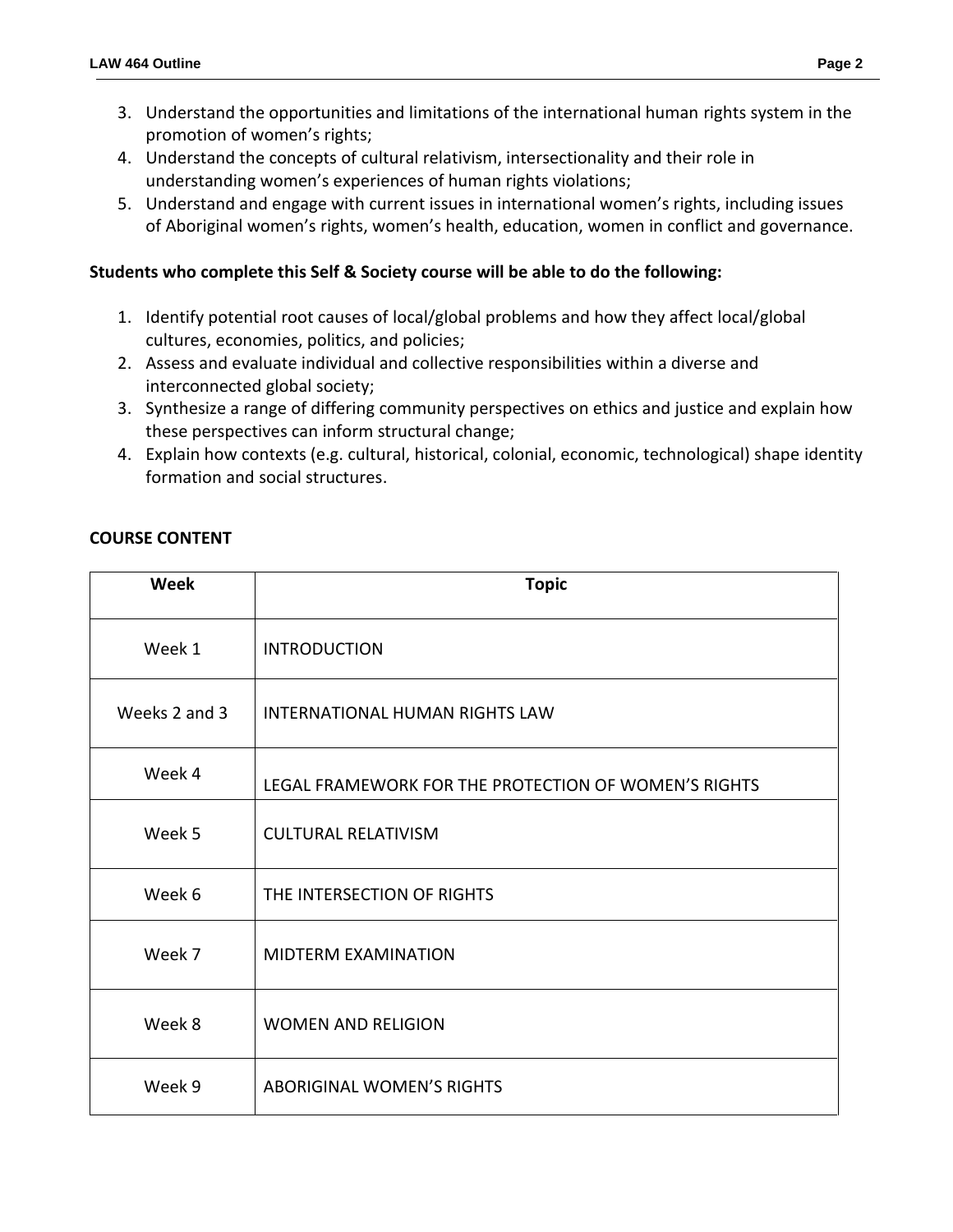| Week 10         | <b>WOMEN'S HEALTH</b>                  |
|-----------------|----------------------------------------|
| Week 11         | <b>WOMEN AND CONFLICT</b>              |
| Week 12         | <b>WOMEN AND GOVERNANCE</b>            |
| Week 13         | <b>GROUP PRESENTATIONS/ASSIGNMENTS</b> |
| Weeks 14 and 15 | <b>FINAL EXAMINATION</b>               |

### **EVALUATION PROFILE**

| Midterm examination                    | 30%  |
|----------------------------------------|------|
| <b>Group Presentation / Assignment</b> | 15%  |
| Individual Research Assignment         | 25%  |
| <b>Final Examination</b>               | 30%  |
| <b>TOTAL:</b>                          | 100% |

#### **GRADING PROFILE**

|               |                          | $  A + = 90-100   B + = 77-79   C + = 67-69   D = 50-59$ |  |
|---------------|--------------------------|----------------------------------------------------------|--|
|               |                          | 、 = 85-89  B = 73-76  C = 63-66  F = 0-49                |  |
| $A - = 80-84$ | $ B - 70-72 $ C- = 60-62 |                                                          |  |

#### **Incomplete Grades**

Grades of Incomplete "I" are assigned only in exceptional circumstances when a student requests extra time to complete their coursework. Such agreements are made only at the request of the student, who is responsible to determine from the instructor the outstanding requirements of the course.

#### **Late Assignments**

Assignments are due at the beginning of the class on the due date listed. If you anticipate handing in an assignment late, please consult with your instructor beforehand.

#### **Missed Exams/Quizzes/Labs etc.**

Make-up exams, quizzes and/or tests are given at the discretion of the instructor. They are generally given only in medical emergencies or severe personal crises. Some missed activities may not be able to be accommodated. Please consult with your instructor.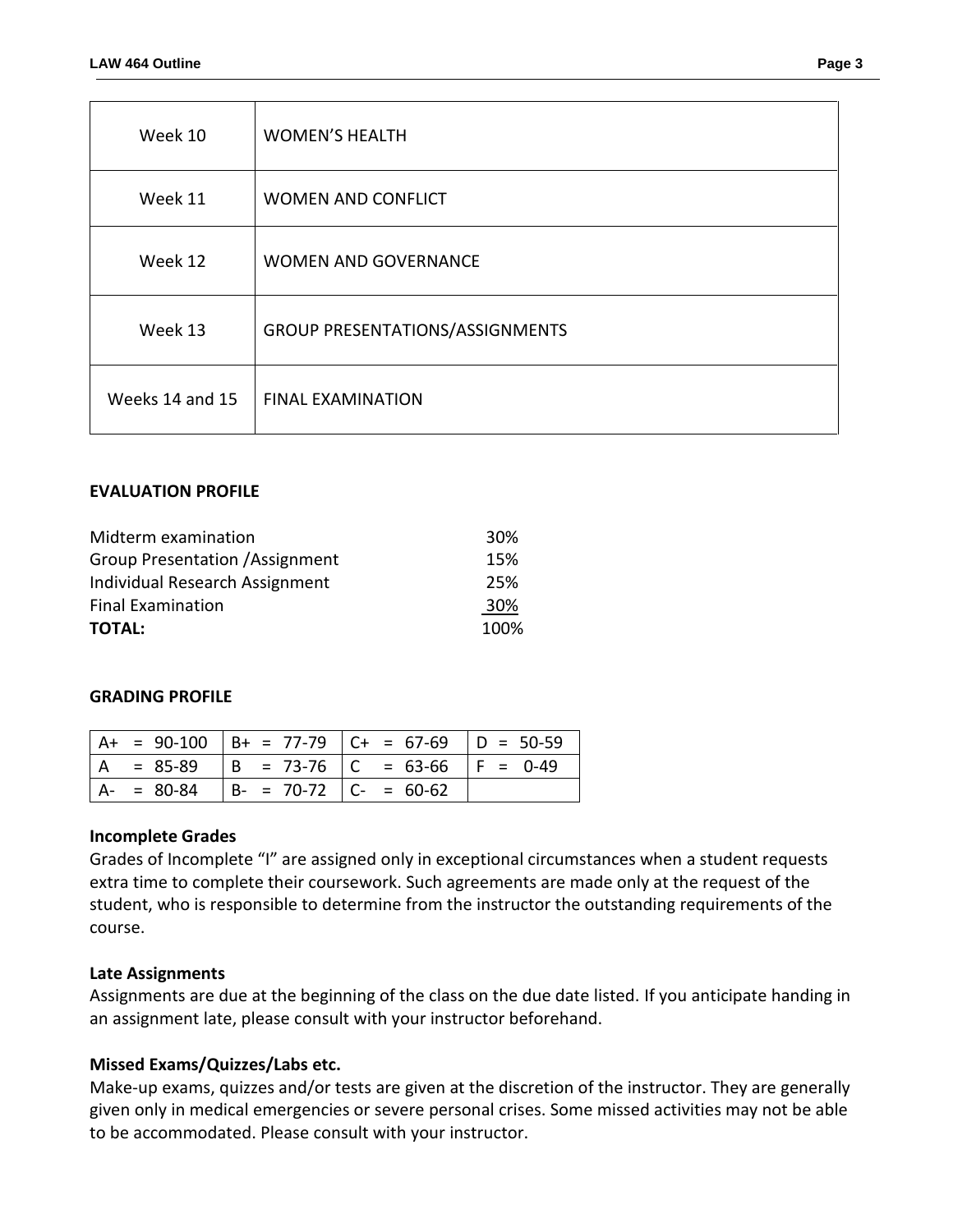### **Attendance**

Students are expected to attend all classes and associated activities.

### **English Usage**

Students are expected to proofread all written work for any grammatical, spelling and stylistic errors. Instructors may deduct marks for incorrect grammar and spelling in written assignments.

### **Electronic Devices**

Students may use electronic devices during class for note-taking only.

### **On-line Communication**

Outside of the classroom, instructors will (if necessary) communicate with students using either their official Capilano University email or Moodle; please check both regularly. Official communication between Capilano University and students is delivered to students' Capilano University email addresses only.

### **UNIVERSITY OPERATIONAL DETAILS**

### **Tools for Success**

Many services are available to support student success for Capilano University students. A central navigation point for all services can be found at:<http://www.capilanou.ca/services/>

### **Capilano University Security: download the [CapU Mobile Safety App](https://www.capilanou.ca/services/safety-security/CapU-Mobile-Safety-App/)**

#### **Policy Statement (S2009-06)**

Capilano University has policies on Academic Appeals (including appeal of final grade), Student Conduct, Cheating and Plagiarism, Academic Probation and other educational issues. These and other policies are available on the University website.

#### **Academic Integrity (S2017-05)**

Any instance of academic dishonesty or breach of the standards of academic integrity is serious and students will be held accountable for their actions, whether acting alone or in a group. See policy S1999-01 for more information: <http://www.capilanou.ca/about/governance/policies/Policies/>

Violations of academic integrity, including dishonesty in assignments, examinations, or other academic performances, are prohibited and will be handled in accordance with the Student Academic Integrity Procedures.

**Academic dishonesty** is any act that breaches one or more of the principles of academic integrity. Acts of academic dishonesty may include but are not limited to the following types:

**Cheating**: Using or providing unauthorized aids, assistance or materials while preparing or completing assessments, or when completing practical work (in clinical, practicum, or lab settings), including but not limited to the following:

- Copying or attempting to copy the work of another during an assessment;
- Communicating work to another student during an examination;